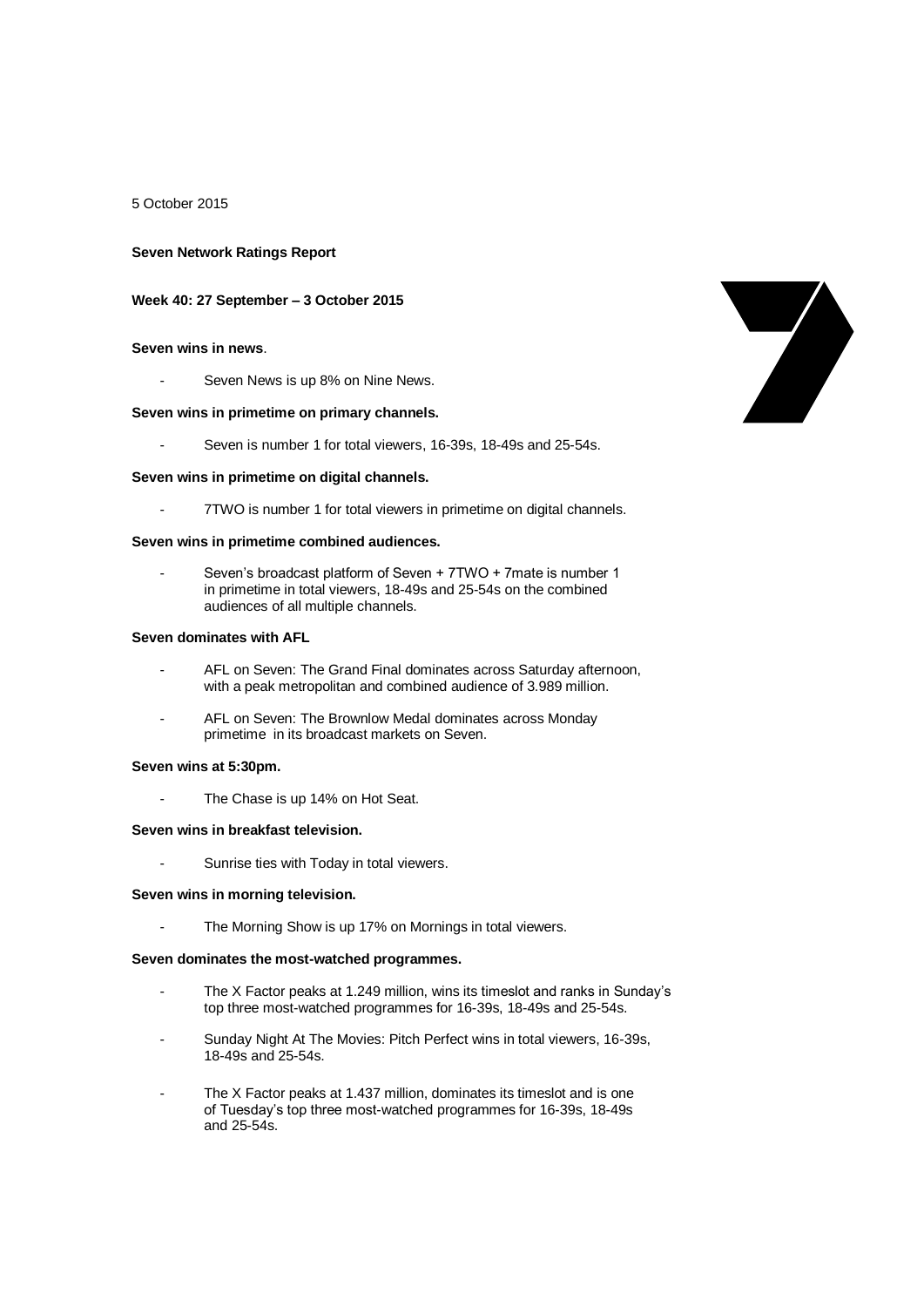- 800 Words peaks at 1.409 million, dominates in total viewers, 16-39s, 18-49s and 25-54s, and is Tuesday's number one most-watched programme for total viewers, 18-49s and 25-54s.
- Better Homes and Gardens peaks at 1.160 million, wins its timeslot, and is Friday's most-watched programme for 16-39s and 25-54s and one of the top two most-watched programmes for total viewers and 18-49s.
- Saturday Night At The Movies: Star Wars: Episode 1: The Phantom Menace peaks at 1.173 million and dominates in total viewers, 16-39s, 18-49s and 25-54s.
- Saturday Night At The Movies: Con Air wins in 16-39s, 18-49s and 25-54s.

#### **Seven scores in the most-watched programmes:**

| AFL on Seven: The Grand Final            | 3.523 million |
|------------------------------------------|---------------|
| AFL on Seven: Presentations              | 2.990 million |
| AFL on Seven: On the Ground              | 2.699 million |
| Seven News - Saturday                    | 2.018 million |
| 800 Words                                | 1.889 million |
| AFL on Seven: Post-Match                 | 1.817 million |
| The X Factor - Tuesday                   | 1.697 million |
| Seven News - Sunday                      | 1.690 million |
| The $X$ Factor – Sunday                  | 1.538 million |
| AFL on Seven: Entertainment              | 1.484 million |
| <b>Better Homes and Gardens</b>          | 1.459 million |
| Seven News                               | 1.315 million |
| Home and Away                            | 1.244 million |
| AFL on Seven: The Brownlow Medal         | 1.225 million |
| Star Wars: Episode 1: The Phantom Menace | 1.224 million |
| Caught on Dashcam                        | 1.105 million |
| Seven News - Today Tonight               | 1.053 million |

Metropolitan and Regional Combined Audiences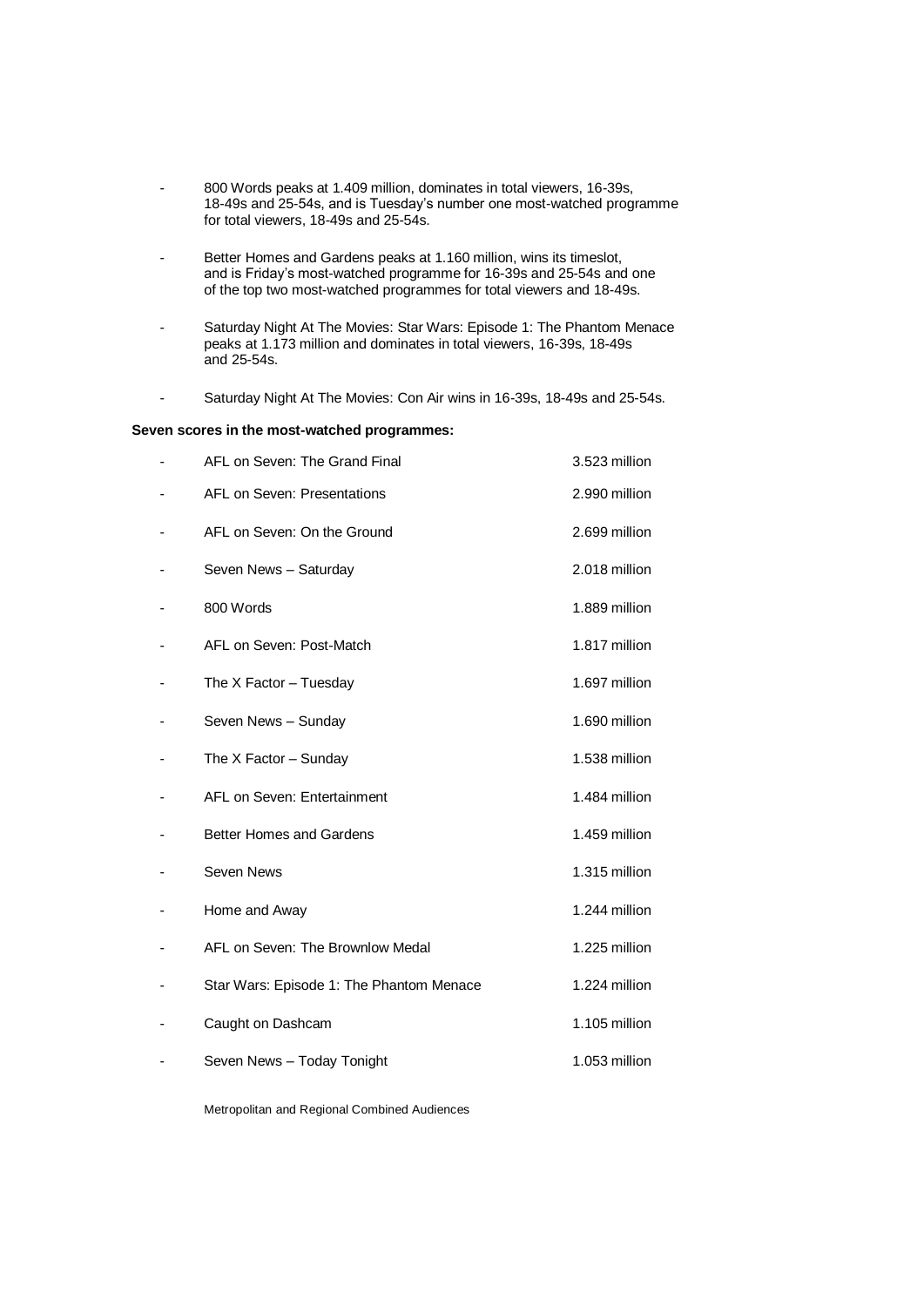#### **Seven is number 1 in 2015**

- Seven is number 1 for total viewers, 16-39s and 18-49s in primetime on primary channels across the current television season.
- 7TWO is number 1 for total viewers in primetime on digital channels across the current television season.
- 7mate is number 1 for 16-39s, and 25-54s in primetime on digital channels across the current television season.

#### **Seven + 7TWO + 7mate is number 1 in 2015**.

Seven's broadcast platform of Seven + 7TWO + 7mate is number 1 in primetime in total viewers, 16-39s and 18-49s on the combined audiences of all multiple channels across the current television season.

#### **Primetime audience demographics for primary channels**

| 6:00pm-midnight Week 40, 2015 |       |       |       |            |            |  |  |
|-------------------------------|-------|-------|-------|------------|------------|--|--|
| <b>Audience shares</b>        | Seven | Nine  | Ten   | <b>ABC</b> | <b>SBS</b> |  |  |
| All People                    | 22.2% | 19.1% | 12.7% | 14.0%      | 4.7%       |  |  |
| $16 - 39s$                    | 22.9% | 20.8% | 18.5% | 5.6%       | 2.8%       |  |  |
| 18-49s                        | 23.2% | 20.9% | 17.0% | 7.0%       | 3.2%       |  |  |
| 25-54s                        | 23.1% | 21.2% | 16.2% | 8.1%       | 3.6%       |  |  |

### **Primetime audience demographics for digital channels**

| 6:00pm-midnight Week 40, 2015 |         |        |        |            |  |  |
|-------------------------------|---------|--------|--------|------------|--|--|
| <b>Audience shares</b>        | Total   | 16-39s | 18-49s | $25 - 54s$ |  |  |
| 7TWO                          | 4.9%    | 1.8%   | 2.0%   | 2.4%       |  |  |
| 7 <sub>mate</sub>             | $3.1\%$ | 4.9%   | 4.6%   | 4.2%       |  |  |
| GO!                           | 4.1%    | 5.6%   | 5.0%   | 4.5%       |  |  |
| Gem                           | $4.0\%$ | 4.1%   | 3.8%   | 3.9%       |  |  |
| One                           | 2.8%    | 2.6%   | 3.1%   | 3.2%       |  |  |
| Eleven                        | 2.6%    | 4.8%   | 4.2%   | 3.7%       |  |  |
| ABC <sub>2</sub>              | 2.6%    | 2.7%   | 2.6%   | 2.5%       |  |  |
| ABC3                          | 0.6%    | 0.4%   | 0.5%   | 0.4%       |  |  |
| ABC News 24                   | 1.5%    | 1.0%   | 1.3%   | 1.4%       |  |  |
| SBS <sub>2</sub>              | $0.9\%$ | 1.3%   | 1.2%   | 1.2%       |  |  |
| NITV:                         | 0.2%    | 0.3%   | 0.3%   | 0.2%       |  |  |
|                               |         |        |        |            |  |  |

### **Primetime audience demographics for combined audiences of all channels**.

| 6:00pm-midnight Week 40, 2015 |       |       |       |            |            |  |  |
|-------------------------------|-------|-------|-------|------------|------------|--|--|
| <b>Audience shares</b>        | Seven | Nine  | Ten   | <b>ABC</b> | <b>SBS</b> |  |  |
| All People                    | 30.2% | 27.2% | 18.1% | 18.7%      | 5.9%       |  |  |
| 16-39s                        | 29.6% | 30.4% | 25.9% | 9.6%       | 4.5%       |  |  |
| 18-49s                        | 29.8% | 29.8% | 24.3% | 11.4%      | 4.7%       |  |  |
| 25-54s                        | 29.7% | 29.7% | 23.1% | 12.4%      | 5.0%       |  |  |

FTA Channels and Total TV

Copyright Oztam Data: Consolidated (Live + As Live + TSV) and Overnight (Live + As Live).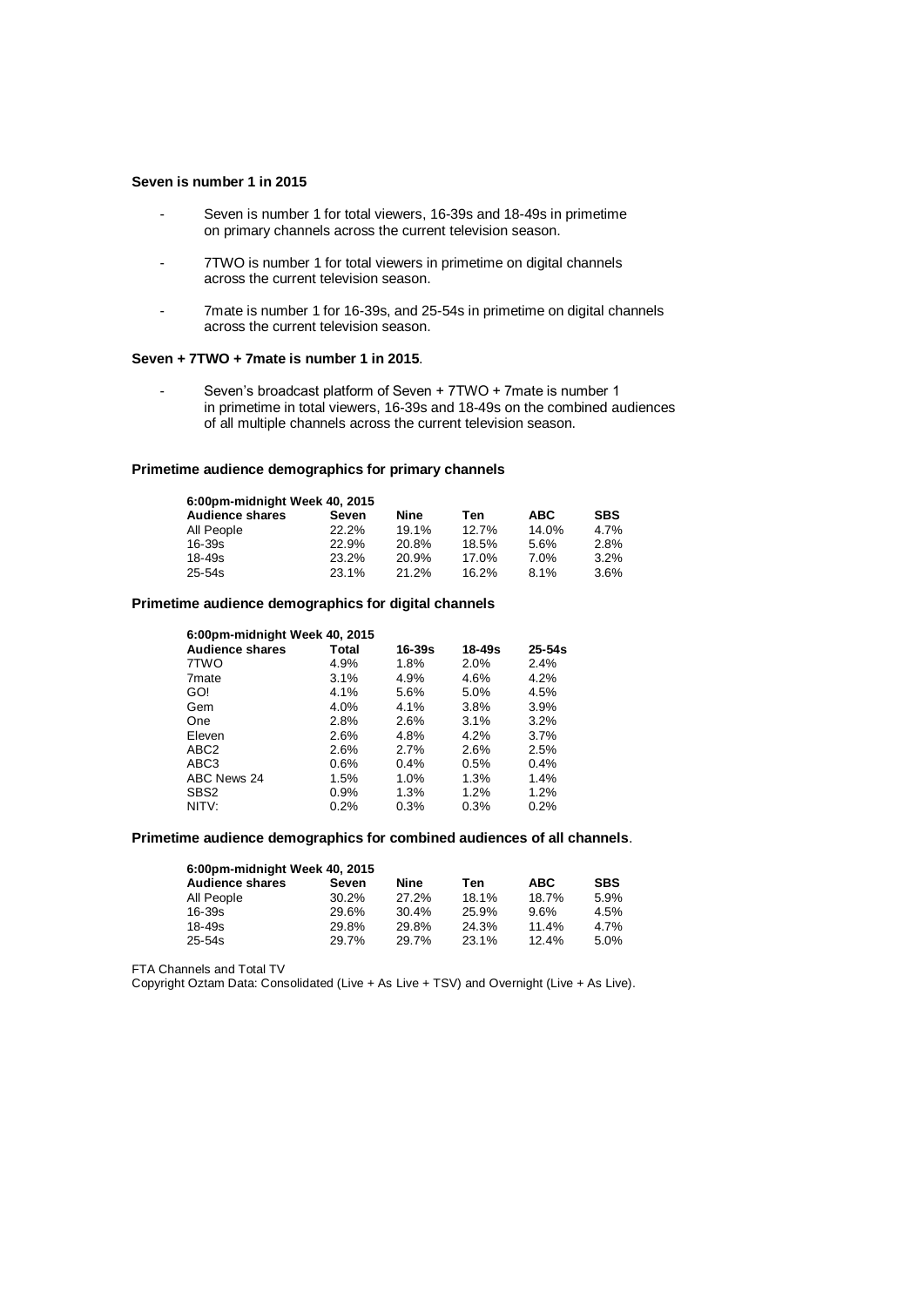# **AFL on Seven: The Grand Final dominates across Saturday**

## **COMBINED (METRO + REGIONAL) COMBINED COMBINED**

SEVEN'S AFL: GRAND FINAL: HAWTHORN V WEST COAST  $3,523,000$   $3,989,000$ 

SEVEN'S AFL: GRAND FINAL: HAWTHORN V WEST COAST 2,635,000 2,896,000

### **COMBINED (METRO + REGIONAL) COMBINED**

| SEVEN'S AFL: GRAND FINAL: GAME DAY                | 401.000   | 650,000   |
|---------------------------------------------------|-----------|-----------|
| SEVEN'S AFL: GRAND FINAL: PREVIEW                 | 602,000   | 853,000   |
| SEVEN'S AFL: GRAND FINAL: PRE-MATCH ENTERTAINMENT | 1.484.000 | 2,500,000 |
| SEVEN'S AFL: GRAND FINAL: ON THE GROUND           | 2,699,000 | 3,054,000 |
| SEVEN'S AFL: GRAND FINAL: PRESENTATIONS           | 2.990.000 | 3,381,000 |
| SEVEN'S AFL: GRAND FINAL: POST MATCH              | 1.817.000 | 2,982,000 |

| SEVEN'S AFL: GRAND FINAL: GAME DAY                | 271,000   | 423,000   |
|---------------------------------------------------|-----------|-----------|
| SEVEN'S AFL: GRAND FINAL: PREVIEW                 | 441,000   | 597,000   |
| SEVEN'S AFL: GRAND FINAL: PRE-MATCH ENTERTAINMENT | 1,131,000 | 1,867,000 |
| SEVEN'S AFL: GRAND FINAL: ON THE GROUND           | 2,048,000 | 2,282,000 |
| SEVEN'S AFL: GRAND FINAL: PRESENTATIONS           | 2,205,000 | 2,459,000 |
| SEVEN'S AFL: GRAND FINAL: POST MATCH on Ch 7      | 1,599,000 | 2,185,000 |
| SEVEN'S AFL: GRAND FINAL: POST MATCH on 7TWO      | 68,000    | 92,000    |
| SEVEN'S AFL: GRAND FINAL: POST MATCH on 7mate     | 78,000    | 120,000   |

# Average Peak

**METRO** METRO Average Peak

| Average   | Peak      |
|-----------|-----------|
| 401,000   | 650,000   |
| 602,000   | 853,000   |
| 1,484,000 | 2,500,000 |
| 2,699,000 | 3,054,000 |
| 2,990,000 | 3,381,000 |
| 1,817,000 | 2,982,000 |

# **METRO** METRO Average Peak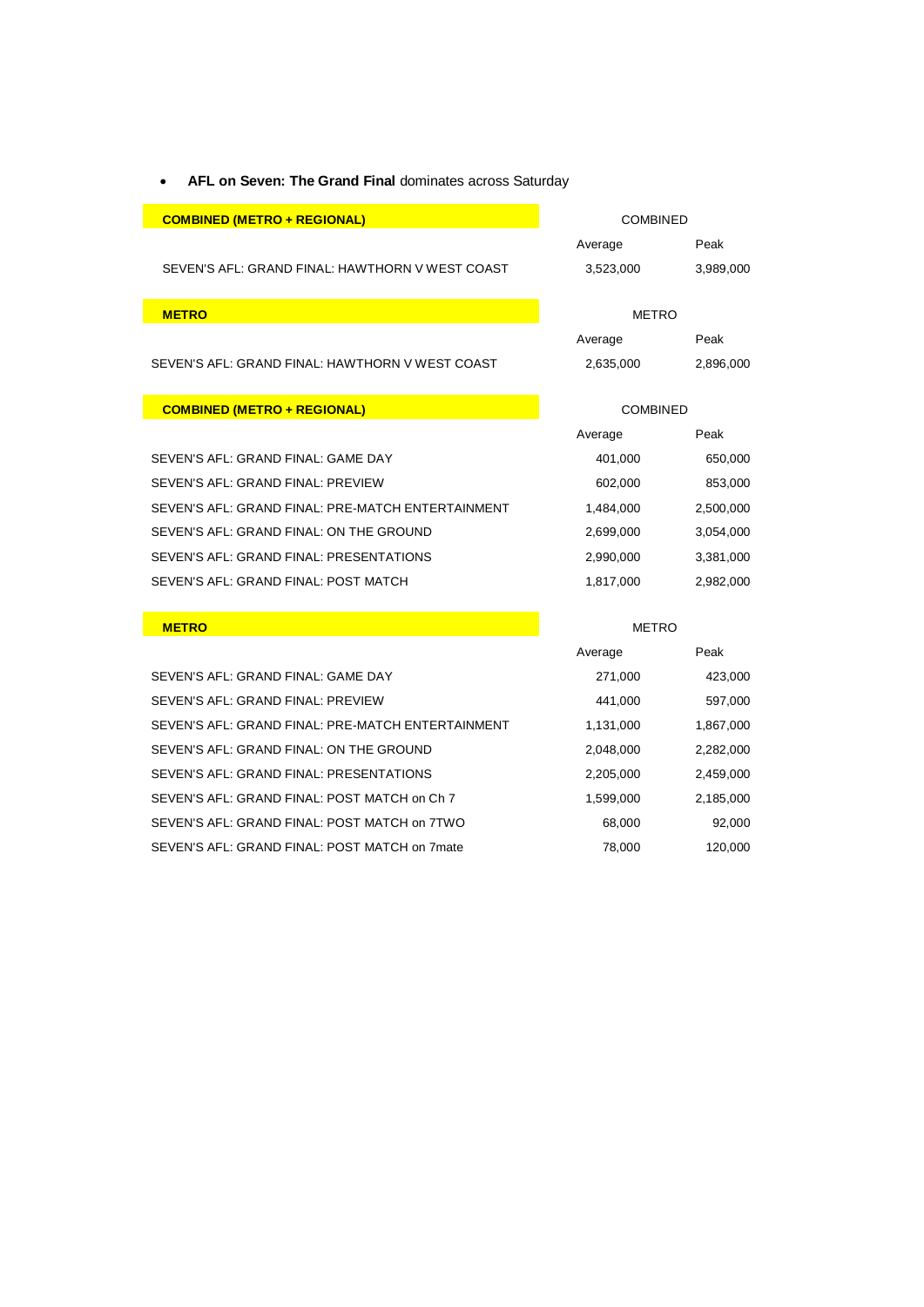#### **Primetime Programming Analysis**

#### **Sunday**

- Seven wins in news.
- Seven wins in primetime on primary channels.
	- Seven is number one for total viewers, 16-39s and 18-49s.
	- Seven is up 13% on Nine and up 118% on Ten in total viewers.
	- Seven is up 3% on Nine and up 63% on Ten in 16-39s. Seven leads Nine and is up 68% on Ten in 18-49s. Seven is up 82% on Ten in 25-54s.
- Seven wins in primetime on digital channels.
	- 7mate is the most-watched digital channel for 16-39s.
- Seven wins in primetime combined audiences.
	- Seven + 7TWO + 7mate is number one for total viewers on the combined audiences of all channels.
	- Seven + 7TWO + 7mate is up 10% on Nine + Go + Gem and up 110% on Ten + One + Eleven in total viewers.
- Seven wins in breakfast television. Weekend Sunrise leads Weekend Today.
- Seven scores in the most-watched programmes:

| <b>All People</b><br>Seven News<br>The X Factor<br><b>Pitch Perfect</b> | #1<br>#4<br>#10 | $25 - 54s$<br>The X Factor<br>Seven News<br><b>Pitch Perfect</b> | #3<br>#4<br>#6 |
|-------------------------------------------------------------------------|-----------------|------------------------------------------------------------------|----------------|
| 16-39s                                                                  |                 | $18 - 49s$                                                       |                |
| The X Factor                                                            | #3              | The X Factor                                                     | #3             |
| <b>Pitch Perfect</b>                                                    | #4              | Seven News                                                       | #4             |
| Seven News                                                              | #7              | <b>Pitch Perfect</b>                                             | #6             |

- **Seven News** (1.126 million). Seven News wins network up 87,000 viewers on Nine News, an 8% audience advantage.
- **The X Factor** (1.011 million) peaks at 1.249 million, wins its timeslot and ranks in Sunday's top three most-watched programmes for 16-39s, 18-49s and 25-54s.
- **Sunday Night At The Movies: Pitch Perfect** (0.500 million) wins in total viewers, 16-39s, 18-49s and 25-54s – 30 share in 16-39s, 27 share in 18-49s and 25 share in 25-54s,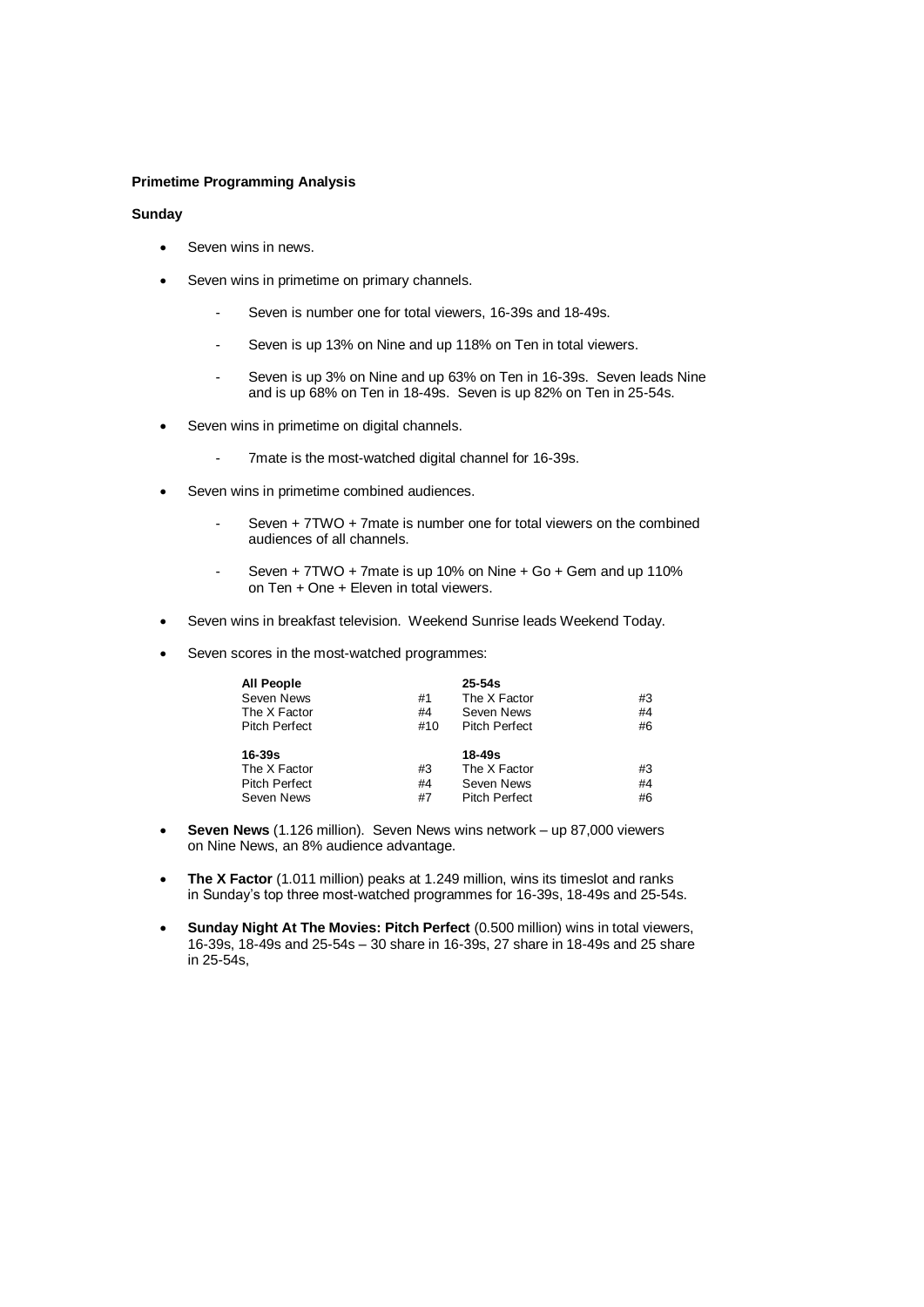#### **Monday**

- Seven wins in news.
- Seven wins in primetime on primary channels.
	- Seven is number one for total viewers, 16-39s, 18-49s and 25-54s.
	- Seven is up 60% on Nine and up 168% on Ten in total viewers.
	- Seven is up 66% on Nine and up 95% on Ten in 16-39s. Seven is up 50% on Nine and up 64% on Ten in 18-49s. Seven is up 38% on Nine and up 100% on Ten in 25-54s.
- Seven wins in primetime on digital channels.
	- 7TWO is the most-watched digital channel for total viewers.
- Seven wins in primetime on combined audiences.
	- Seven + 7TWO + 7mate is number one for total viewers, 16-39s, 18-49s and 25-54s on the combined audiences of all channels.
	- Seven (Seven + 7TWO + 7mate) is up 46% on Nine (Nine + Go + Gem) and up 135% on Ten (Ten + One + Eleven) in total viewers.
	- Seven is up 35% on Nine and up 65% on Ten in 16-39s. Seven is up 26% on Nine and up 64% on Ten in 18-49s. Seven is up 21% on Nine and up 43% on Ten in 25-54s.
- Seven wins in breakfast television. Sunrise is up 9% on Today.
- Seven wins in morning television. The Morning Show is up 19% on Mornings.
- Seven wins at 5:30pm. The Chase is up 17% on Hot Seat.
- Seven scores in the most-watched programmes:

| <b>All People</b>          |     | $25 - 54s$                 |    |
|----------------------------|-----|----------------------------|----|
| Seven News                 | #1  | The Brownlow Medal         | #2 |
| The Brownlow Medal         | #2  | Seven News                 | #5 |
| Seven News - Today Tonight | #5  | Seven News - Today Tonight | #9 |
| $16 - 39s$                 |     | 18-49s                     |    |
| The Brownlow Medal         | #2  | The Brownlow Medal         | #2 |
| Home and Away              | #7  | Seven News                 | #7 |
| Seven News                 | #8  | Seven News - Today Tonight | #8 |
| Seven News - Today Tonight | #9  |                            |    |
| The Brownlow Medal Carpet  | #10 |                            |    |

- **Seven News** (1.153 million). Seven News wins network up 129,000 viewers on Nine News, a 13% audience advantage.
- **AFL on Seven: The Brownlow Medal** (1.022 million) dominates across its primetime broadcast markets on Seven – 43 share in total viewers, 49 share in 16-39s, 45 share in 18-49s and 43 share in 25-54s.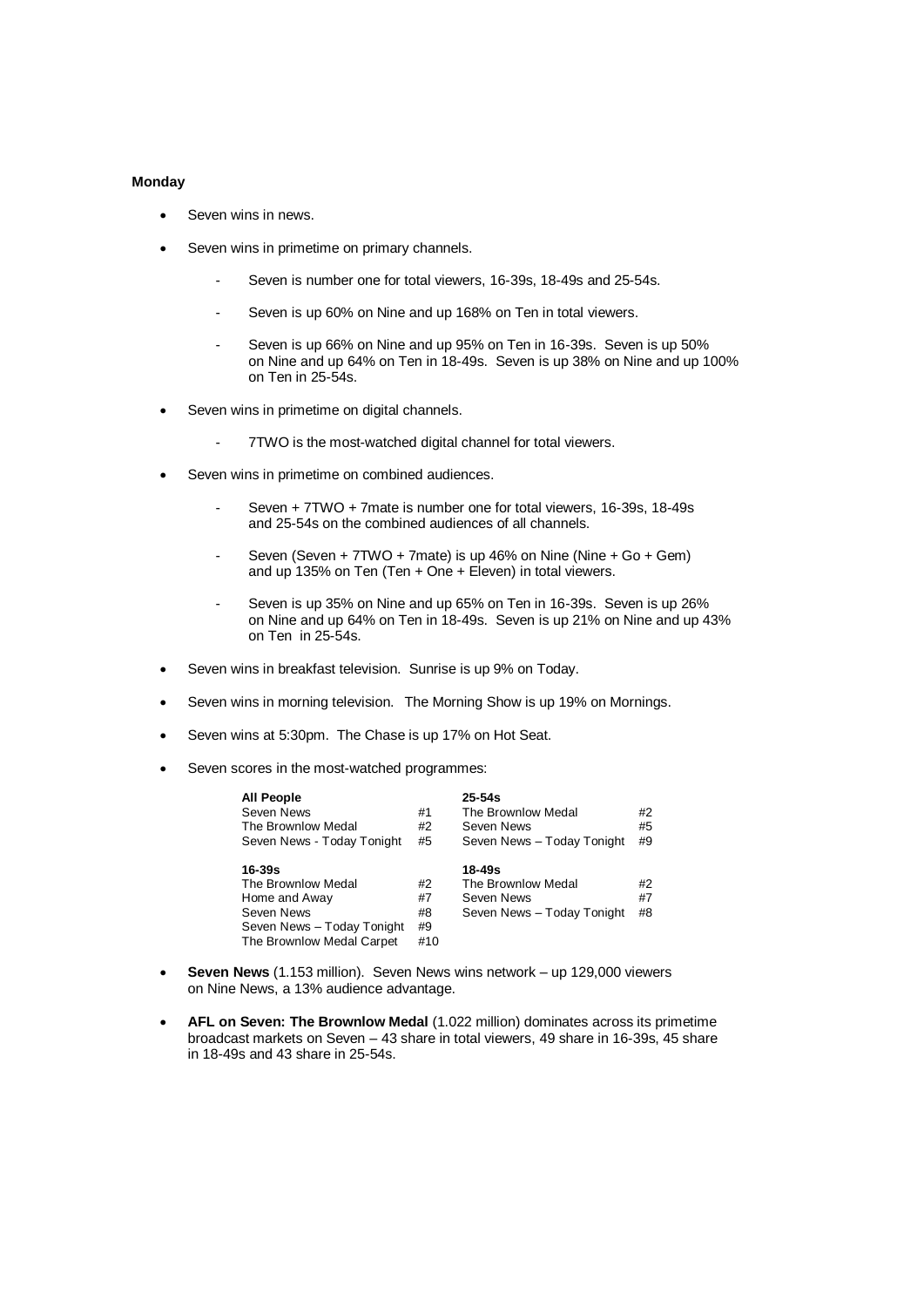#### **Tuesday**

- Seven wins in news.
- Seven wins in primetime on primary channels.
	- Seven is number one for total viewers, 16-39s, 18-49s and 25-54s.
	- Seven is up 32% on Nine and up 84% on Ten in total viewers.
	- Seven is up 18% on Nine and up 35% on Ten in 16-39s. Seven is up 23% on Nine and up 46% on Ten in 18-49s. Seven is up 26% on Nine and up 50% on Ten in 25-54s.
- Seven wins in primetime on digital channels.
	- 7TWO is the most-watched digital channel for total viewers.
	- 7mate is the most-watched digital channel for 25-54s.
- Seven wins in primetime combined audiences.
	- Seven + 7TWO + 7mate is number one for total viewers, 16-39s, 18-49s and 25-54s on the combined audiences of all channels.
	- Seven (Seven + 7TWO + 7mate) is up 29% on Nine (Nine +  $Go + Gem)$ and up 70% on Ten (Ten + One + Eleven) in total viewers.
	- Seven is up 6% on Nine and up 15% on Ten in 16-39s. Seven is up 15% on Nine and up 22% on Ten in 18-49s. Seven is up 16% on Nine and up 26% on Ten in 25-54s.
- Seven wins at 5:30pm. The Chase is up 18% on Hot Seat.
- Seven wins in breakfast television. Sunrise leads Today.
- Seven wins in morning television. The Morning Show leads Mornings.
- Seven scores in the most-watched programmes:

| <b>All People</b><br>800 Words<br>Seven News<br>Seven News - Today Tonight<br>The X Factor<br>Home and Away | #1<br>#2<br>#3<br>#4<br>#10 | $25 - 54s$<br>800 Words<br>The X Factor<br>Seven News - Today Tonight<br>Seven News<br>Home and Away | #1<br>#3<br>#4<br>#6<br>#10 |
|-------------------------------------------------------------------------------------------------------------|-----------------------------|------------------------------------------------------------------------------------------------------|-----------------------------|
| $16 - 39s$<br>800 Words<br>The X Factor<br>Home and Away<br>Seven News - Today Tonight<br>Seven News        | #2<br>#3<br>#6<br>#7<br>#8  | 18-49s<br>800 Words<br>The X Factor<br>Seven News - Today Tonight<br>Home and Away<br>Seven News     | #1<br>#3<br>#5<br>#7<br>#8  |

- **Seven News** (1.110 million). Seven News wins network up 88,000 viewers on Nine News, a 9% audience advantage.
- **Seven News – Today Tonight** (1.093 million). Seven News Today Tonight wins network – up 56,000 viewers on Nine News – 6:30pm, a 5% audience advantage.
- **The X Factor** (1.094 million) peaks at 1.437 million, dominates its timeslot and is one of Tuesday's top three most-watched programmes for 16-39s, 18-49s and 25-54s.
- **800 Words** (1.159 million) peaks at 1.409 million, dominates in total viewers, 16-39s, 18-49s and 25-54s, and is Tuesday's number one most-watched programme for total viewers, 18-49s and 25-54s – 30 share in total viewers, 29 share in 16-39s, 30 share in 18-49s and 31 share in 25-54s.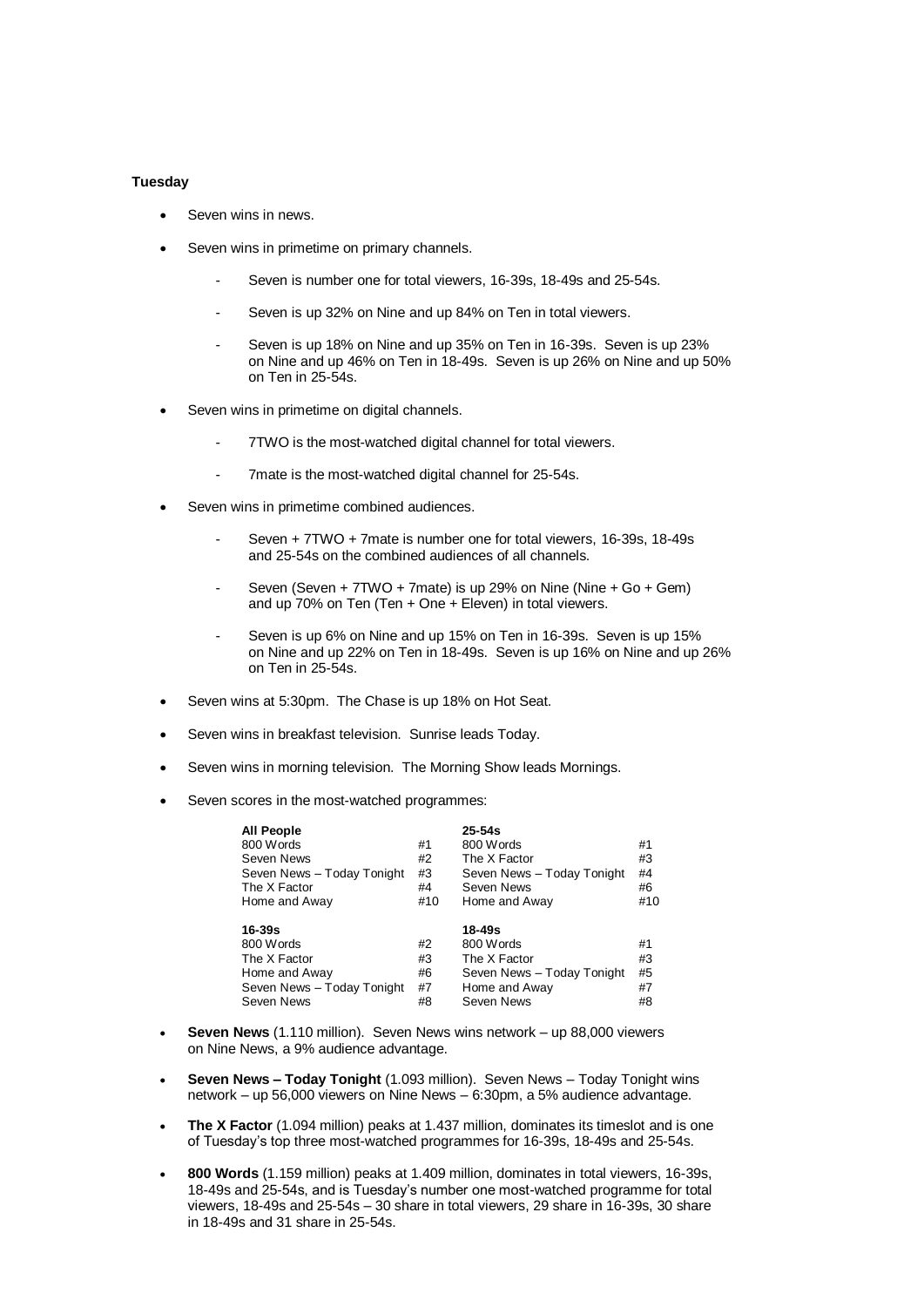#### **Wednesday**

- Seven wins in news.
- Seven wins in primetime on digital channels. 7TWO is the most-watched digital channel for total viewers.

#### **Thursday**

- Seven wins in news.
- Seven wins at 5:30pm. The Chase leads Hot Seat.
- Seven wins in primetime on digital channels. 7TWO is the most-watched digital channel for total viewers.

#### **Friday**

- Seven wins in news.
- Seven wins in primetime on primary channels.
	- Seven is number one for total viewers, 16-39s, 18-49s and 25-54s.
	- Seven is up 33% on Nine and up 56% on Ten in total viewers.
	- Seven is up 21% on Nine and up 26% on Ten in 16-39s. Seven is up 25% on Nine and up 27% on Ten in 18-49s. Seven is up 34% on Nine and up 23% on Ten in 25-54s.
- Seven wins in primetime on digital channels.
	- 7mate is the most-watched digital channel for 16-39s.
- Seven wins in primetime combined audiences.
	- Seven + 7TWO + 7mate is number one for total viewers, 16-39s, 18-49s and 25-54s on the combined audiences of all channels.
	- Seven (Seven + 7TWO + 7mate) is up 23% on Nine (Nine + Go + Gem) and up 52% on Ten (Ten + One + Eleven) in total viewers.
	- Seven is up 10% on Nine and up 22% on Ten in 16-39s. Seven is up 12% on Nine and up 20% on Ten in 18-49s. Seven is up 21% on Nine and up 23% on Ten in 25-54s.
- Seven wins at 5:30pm. The Chase is up 10% on Hot Seat.
- Seven wins in breakfast television. Sunrise leads Today.
- Seven scores in the most-watched programmes:

| <b>All People</b><br>Seven News<br>Better Homes and Gardens<br>Seven News - Today Tonight | #1<br>#2<br>#3 | $25 - 54s$<br>Better Homes and Gardens<br>Seven News - Today Tonight<br>Seven News | #1<br>#4<br>#5 |
|-------------------------------------------------------------------------------------------|----------------|------------------------------------------------------------------------------------|----------------|
| $16 - 39s$<br><b>Better Homes and Gardens</b><br>Seven News<br>Seven News - Today Tonight | #1<br>#5<br>#6 | 18-49s<br>Better Homes and Gardens<br>Seven News - Today Tonight<br>Seven News     | #2<br>#4<br>#5 |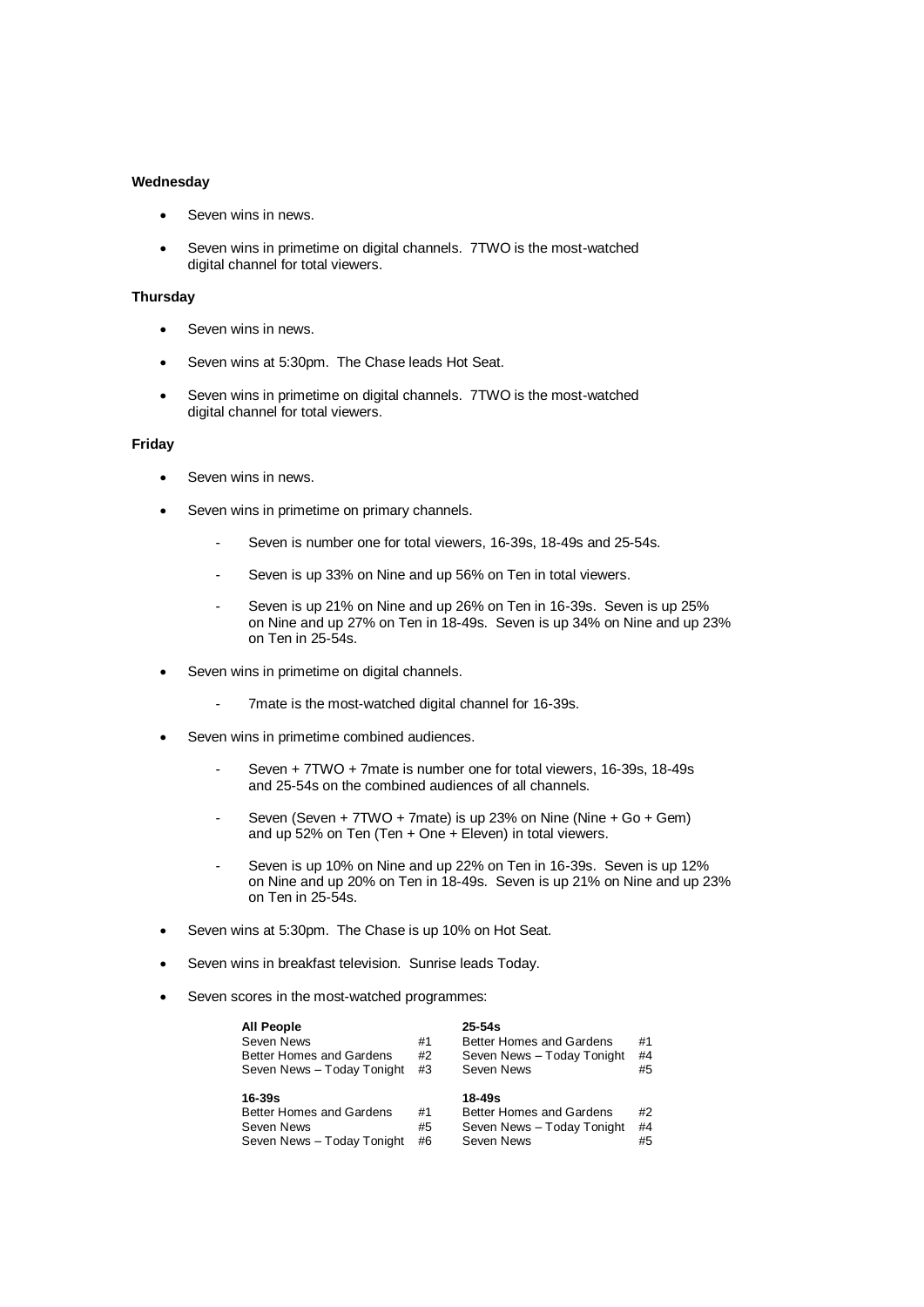- **Seven News** (0.964 million). Seven News wins network up 45,000 viewers on Nine News, a 5% audience advantage.
- **Seven News – Today Tonight** (0.920 million). Seven News Today Tonight wins network – up 40,000 viewers on Nine News – 6:30pm, a 5% audience advantage.
- **Better Homes and Gardens** (0.953 million) peaks at 1.160 million, wins its timeslot, and is Friday's most-watched programme for 16-39s and 25-54s and one of the top two most-watched programmes for total viewers and 18-49s – 26 share in total viewers and 25 share in 25-54s.

#### **Saturday**

- Seven wins in news.
- Seven wins in primetime on primary channels.
	- Seven is number one for total viewers, 16-39s, 18-49s and 25-54s.
	- Seven is up 81% on Nine and up 282% on Ten in total viewers.
	- Seven is up 76% on Nine and up 249% on Ten in 16-39s. Seven is up 88% on Nine and up 294% on Ten in 18-49s. Seven is up 79% on Nine and up 307% on Ten in 25-54s.
- Seven wins in primetime on digital channels.
	- 7TWO is the most-watched digital channel for total viewers and 25-54s.
- Seven wins in primetime combined audiences.
	- Seven + 7TWO + 7mate is number one for total viewers, 16-39s, 18-49s and 25-54s on the combined audiences of all channels.
	- Seven (Seven + 7TWO + 7mate) is up 31% on Nine (Nine + Go + Gem) and up 185% on Ten (Ten + One + Eleven) in total viewers.
	- Seven is up 23% on Nine and up 166% on Ten in 16-39s. Seven is up 38% on Nine and up 196% on Ten in 18-49s. Seven is up 33% on Nine and up 193% on Ten in 25-54s.
- Seven wins in breakfast television. Weekend Sunrise leads Weekend Today.
- Seven scores in the most-watched programmes:

#### **All People 25-54s** AFL on Seven: The Grand Final #1 AFL on Seven: The Grand Final #1<br>AFL on Seven: Presentations #2 AFL on Seven: Presentations #2 AFL on Seven: Presentations  $#2$  AFL on Seven: Presentations  $#2$ <br>AFL on Seven: On the Ground  $#3$  AFL on Seven: On the Ground  $#3$ AFL on Seven: On the Ground #3 AFL on Seven: On the Ground #3<br>AFL on Seven: Post-Match #4 AFL on Seven: Post-Match #4 AFL on Seven: Post-Match  $#4$  AFL on Seven: Post-Match  $#4$ <br>Seven News  $#5$  Seven News  $#5$ Seven News #5 Seven News #5<br>AFL on Seven: Entertainment #6 AFL on Seven: Entertainment #6 AFL on Seven: Entertainment #6 AFL on Seven: Entertainment #6 Star Wars: Episode 1  $#9$  Star Wars: Episode 1  $#7$ <br>AFL on Seven: Preview  $#10$ AFL on Seven: Preview **16-39s 18-49s** AFL on Seven: The Grand Final #1 AFL on Seven: The Grand Final #1 AFL on Seven: Presentations

| AFL on Seven: The Grand Final | #1  | AFL on Seven: The Grand Final | #1  |
|-------------------------------|-----|-------------------------------|-----|
| AFL on Seven: Presentations   | #2  | AFL on Seven: Presentations   | #2  |
| AFL on Seven: On the Ground   | #3  | AFL on Seven: On the Ground   | #3  |
| AFL on Seven: Post-Match      | #4  | AFL on Seven: Post-Match      | #4  |
| AFL on Seven: Entertainment   | #5  | Seven News                    | #5  |
| Seven News                    | #6  | AFL on Seven: Entertainment   | #6  |
| Star Wars: Episode 1          | #7  | Star Wars: Episode 1          | #7  |
| AFL on Seven: Preview         | #10 | Con Air                       | #10 |
|                               |     |                               |     |